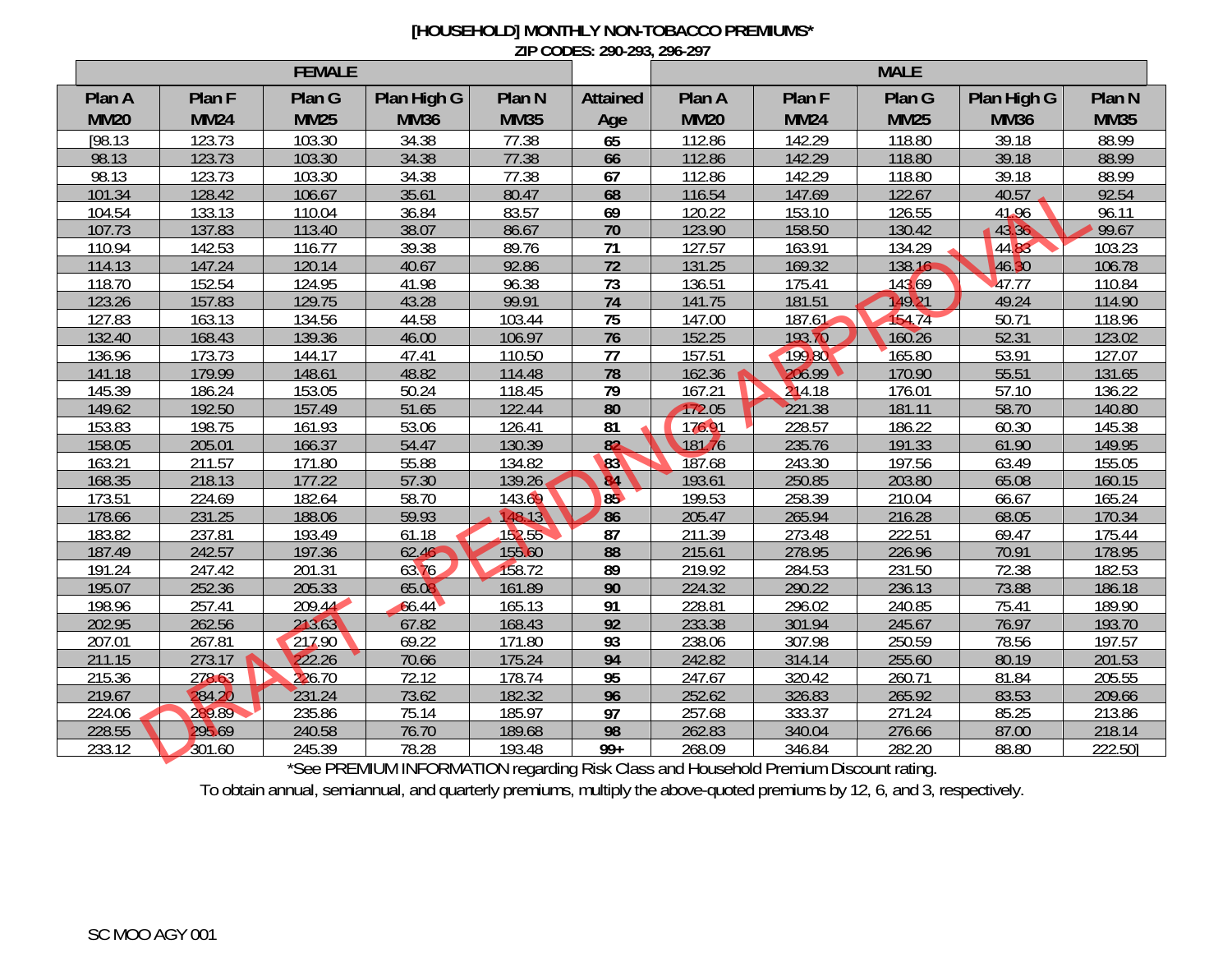## **[HOUSEHOLD] MONTHLY TOBACCO PREMIUMS\* ZIP CODES: 290-293, 296-297**

| Plan G<br>Plan High G<br>Plan G<br>Plan High G<br>Plan A<br>Plan F<br>Plan <sub>N</sub><br><b>Attained</b><br>Plan A<br>Plan F<br>Plan N<br><b>MM35</b><br><b>MM20</b><br><b>MM24</b><br><b>MM25</b><br><b>MM36</b><br><b>MM35</b><br><b>MM20</b><br><b>MM24</b><br><b>MM25</b><br><b>MM36</b><br>Age<br>118.74<br>39.52<br>129.72<br>$\overline{1112.80}$<br>142.21<br>88.94<br>65<br>163.55<br>136.55<br>45.04<br>102.28<br>118.74<br>39.52<br>88.94<br>129.72<br>136.55<br>102.28<br>112.80<br>142.21<br>163.55<br>45.04<br>66<br>67<br>129.72<br>112.80<br>142.21<br>118.74<br>39.52<br>88.94<br>163.55<br>136.55<br>45.04<br>102.28<br>92.50<br>68<br>133.95<br>116.48<br>122.61<br>40.93<br>46.63<br>106.37<br>147.61<br>169.76<br>141.00<br>153.02<br>126.48<br>69<br>138.18<br>175.98<br>145.45<br>48.23<br>110.47<br>120.16<br>42.34<br>96.06<br>130.35<br>70<br>114.56<br>123.83<br>43.76<br>99.62<br>149.90<br>49.84<br>158.43<br>142.41<br>182.19<br>5153<br>134.22<br>103.18<br>71<br>146.64<br>154.35<br>118.65<br>127.51<br>163.83<br>45.26<br>188.40<br>$\overline{72}$<br>150.86<br>131.18<br>138.09<br>106.73<br>158.80<br>53.22<br>169.24<br>46.75<br>194.62<br>122.74<br>143.62<br>48.25<br>110.79<br>$\overline{73}$<br>54.91<br>127.40<br>175.33<br>156.90<br>201.62<br>165.16<br>136.44<br>74<br>17151<br>56.59<br>141.68<br>149.14<br>49.75<br>162.94<br>208.63<br>132.07<br>181.42<br>114.84<br>136.74<br>154.66<br>51.24<br>118.90<br>$\overline{75}$<br>168.97<br>215.64<br>177.86<br>58.29<br>146.93<br>187.51<br>160.19<br>52.87<br>122.95<br>$\overline{76}$<br>175.00<br>184.21<br>152.18<br>193.60<br>222.65<br>60.13<br>141.40<br>199.69<br>165.71<br>54.49<br>127.01<br>77<br>181.04<br>229.65<br>190.57<br>146.06<br>157.42<br>61.96<br>151.32<br>78<br>186.62<br>237.92<br>162.27<br>206.89<br>170.81<br>56.12<br>131.58<br>63.80<br>196.44<br>$\overline{79}$<br>156.58<br>175.92<br>192.19<br>246.18<br>202.31<br>65.64<br>167.12<br>214.07<br>57.74<br>136.15<br>80<br>254.46<br>161.83<br>171.97<br>221.26<br>181.02<br>59.37<br>140.73<br>197.76<br>208.17<br>67.47<br>176.82<br>145.30<br>203.34<br>167.10<br>228.45<br>186.13<br>60.99<br>262.72<br>214.04<br>69.31<br>81<br>82<br>181.67<br>191.23<br>149.88<br>208.92<br>219.92<br>71.14<br>172.35<br>235.64<br>62.61<br>270.99<br>83<br>215.73<br>178.21<br>197.47<br>64.23<br>154.97<br>227.08<br>72.97<br>187.60<br>243.18<br>279.66<br>222.54<br>193.51<br>203.70<br>84<br>288.33<br>234.25<br>74.80<br>184.08<br>250.72<br>65.86<br>160.06<br>85<br>189.94<br>199.43<br>209.93<br>67.47<br>229.35<br>297.00<br>241.42<br>258.26<br>165.16<br>76.64<br>68.89<br>248.59<br>195.80<br>205.36<br>265.80<br>216.17<br>70.26<br>86<br>236.17<br>305.68<br>78.22<br>242.97<br>273.34<br>$\overline{222.40}$<br>70.32<br>175.35<br>255.76<br>79.85<br>201.65<br>211.28<br>87<br>314.35<br>88<br>247.83<br>205.69<br>215.51<br>278.81<br>226.85<br>71.79<br>178.86<br>320.63<br>260.88<br>81.50<br>182.43<br>231.39<br>73.28<br>89<br>252.79<br>266.09<br>83.20<br>209.80<br>219.82<br>284.39<br>327.05<br>236.02<br>90<br>224.22<br>186.08<br>257.84<br>214.00<br>290.07<br>74.81<br>333.58<br>271.41<br>84.92<br>240.73<br>76.36<br>189.81<br>263.00<br>276.84<br>218.28<br>228.69<br>295.88<br>91<br>340.26<br>86.67<br>245.55<br>$\overline{92}$<br>233.27<br>77.95<br>268.26<br>282.38<br>301.80<br>193.60<br>347.06<br>88.47<br>222.64<br>227.10<br>237.94<br>197.47<br>93<br>273.63<br>288.03<br>307.83<br>250.46<br>79.57<br>354.00<br>90.30<br>242.70<br>313.99<br>255.47<br>81.22<br>201.42<br>94<br>279.10<br>293.79<br>231.64<br>361.08<br>92.17<br>236.27<br>320.26<br>260.58<br>205.45<br>95<br>284.68<br>299.66<br>247.54<br>82.90<br>368.30<br>94.07<br>252.50<br>326.67<br>265.79<br>240.99<br>84.62<br>209.56<br>96<br>290.37<br>305.65<br>375.67<br>96.01<br>$\overline{97}$<br>333.20<br>$\overline{271}.10$<br>86.37<br>213.75<br>311.77<br>97.99<br>245.82<br>257.54<br>296.18<br>383.18<br>98<br>339.87<br>276.52<br>262.70<br>88.16<br>218.02<br>302.11<br>390.85<br>318.00<br>100.00<br>250.73 | <b>FEMALE</b> |        |        |       |        |       | <b>MALE</b> |        |        |        |         |  |
|------------------------------------------------------------------------------------------------------------------------------------------------------------------------------------------------------------------------------------------------------------------------------------------------------------------------------------------------------------------------------------------------------------------------------------------------------------------------------------------------------------------------------------------------------------------------------------------------------------------------------------------------------------------------------------------------------------------------------------------------------------------------------------------------------------------------------------------------------------------------------------------------------------------------------------------------------------------------------------------------------------------------------------------------------------------------------------------------------------------------------------------------------------------------------------------------------------------------------------------------------------------------------------------------------------------------------------------------------------------------------------------------------------------------------------------------------------------------------------------------------------------------------------------------------------------------------------------------------------------------------------------------------------------------------------------------------------------------------------------------------------------------------------------------------------------------------------------------------------------------------------------------------------------------------------------------------------------------------------------------------------------------------------------------------------------------------------------------------------------------------------------------------------------------------------------------------------------------------------------------------------------------------------------------------------------------------------------------------------------------------------------------------------------------------------------------------------------------------------------------------------------------------------------------------------------------------------------------------------------------------------------------------------------------------------------------------------------------------------------------------------------------------------------------------------------------------------------------------------------------------------------------------------------------------------------------------------------------------------------------------------------------------------------------------------------------------------------------------------------------------------------------------------------------------------------------------------------------------------------------------------------------------------------------------------------------------------------------------------------------------------------------------------------------------------------------------------------------------------------------------------------------------------------------------------------------------------------------------------------------------------------------------------------------------------------------------------------------------------------------------------------------------------------------------------------------------------------------------------------------------------------------------------------------------------------------------------------------------------------------------------------------------------------------------------------------------------------------------------------|---------------|--------|--------|-------|--------|-------|-------------|--------|--------|--------|---------|--|
|                                                                                                                                                                                                                                                                                                                                                                                                                                                                                                                                                                                                                                                                                                                                                                                                                                                                                                                                                                                                                                                                                                                                                                                                                                                                                                                                                                                                                                                                                                                                                                                                                                                                                                                                                                                                                                                                                                                                                                                                                                                                                                                                                                                                                                                                                                                                                                                                                                                                                                                                                                                                                                                                                                                                                                                                                                                                                                                                                                                                                                                                                                                                                                                                                                                                                                                                                                                                                                                                                                                                                                                                                                                                                                                                                                                                                                                                                                                                                                                                                                                                                                                  |               |        |        |       |        |       |             |        |        |        |         |  |
|                                                                                                                                                                                                                                                                                                                                                                                                                                                                                                                                                                                                                                                                                                                                                                                                                                                                                                                                                                                                                                                                                                                                                                                                                                                                                                                                                                                                                                                                                                                                                                                                                                                                                                                                                                                                                                                                                                                                                                                                                                                                                                                                                                                                                                                                                                                                                                                                                                                                                                                                                                                                                                                                                                                                                                                                                                                                                                                                                                                                                                                                                                                                                                                                                                                                                                                                                                                                                                                                                                                                                                                                                                                                                                                                                                                                                                                                                                                                                                                                                                                                                                                  |               |        |        |       |        |       |             |        |        |        |         |  |
|                                                                                                                                                                                                                                                                                                                                                                                                                                                                                                                                                                                                                                                                                                                                                                                                                                                                                                                                                                                                                                                                                                                                                                                                                                                                                                                                                                                                                                                                                                                                                                                                                                                                                                                                                                                                                                                                                                                                                                                                                                                                                                                                                                                                                                                                                                                                                                                                                                                                                                                                                                                                                                                                                                                                                                                                                                                                                                                                                                                                                                                                                                                                                                                                                                                                                                                                                                                                                                                                                                                                                                                                                                                                                                                                                                                                                                                                                                                                                                                                                                                                                                                  |               |        |        |       |        |       |             |        |        |        |         |  |
|                                                                                                                                                                                                                                                                                                                                                                                                                                                                                                                                                                                                                                                                                                                                                                                                                                                                                                                                                                                                                                                                                                                                                                                                                                                                                                                                                                                                                                                                                                                                                                                                                                                                                                                                                                                                                                                                                                                                                                                                                                                                                                                                                                                                                                                                                                                                                                                                                                                                                                                                                                                                                                                                                                                                                                                                                                                                                                                                                                                                                                                                                                                                                                                                                                                                                                                                                                                                                                                                                                                                                                                                                                                                                                                                                                                                                                                                                                                                                                                                                                                                                                                  |               |        |        |       |        |       |             |        |        |        |         |  |
|                                                                                                                                                                                                                                                                                                                                                                                                                                                                                                                                                                                                                                                                                                                                                                                                                                                                                                                                                                                                                                                                                                                                                                                                                                                                                                                                                                                                                                                                                                                                                                                                                                                                                                                                                                                                                                                                                                                                                                                                                                                                                                                                                                                                                                                                                                                                                                                                                                                                                                                                                                                                                                                                                                                                                                                                                                                                                                                                                                                                                                                                                                                                                                                                                                                                                                                                                                                                                                                                                                                                                                                                                                                                                                                                                                                                                                                                                                                                                                                                                                                                                                                  |               |        |        |       |        |       |             |        |        |        |         |  |
|                                                                                                                                                                                                                                                                                                                                                                                                                                                                                                                                                                                                                                                                                                                                                                                                                                                                                                                                                                                                                                                                                                                                                                                                                                                                                                                                                                                                                                                                                                                                                                                                                                                                                                                                                                                                                                                                                                                                                                                                                                                                                                                                                                                                                                                                                                                                                                                                                                                                                                                                                                                                                                                                                                                                                                                                                                                                                                                                                                                                                                                                                                                                                                                                                                                                                                                                                                                                                                                                                                                                                                                                                                                                                                                                                                                                                                                                                                                                                                                                                                                                                                                  |               |        |        |       |        |       |             |        |        |        |         |  |
|                                                                                                                                                                                                                                                                                                                                                                                                                                                                                                                                                                                                                                                                                                                                                                                                                                                                                                                                                                                                                                                                                                                                                                                                                                                                                                                                                                                                                                                                                                                                                                                                                                                                                                                                                                                                                                                                                                                                                                                                                                                                                                                                                                                                                                                                                                                                                                                                                                                                                                                                                                                                                                                                                                                                                                                                                                                                                                                                                                                                                                                                                                                                                                                                                                                                                                                                                                                                                                                                                                                                                                                                                                                                                                                                                                                                                                                                                                                                                                                                                                                                                                                  |               |        |        |       |        |       |             |        |        |        |         |  |
|                                                                                                                                                                                                                                                                                                                                                                                                                                                                                                                                                                                                                                                                                                                                                                                                                                                                                                                                                                                                                                                                                                                                                                                                                                                                                                                                                                                                                                                                                                                                                                                                                                                                                                                                                                                                                                                                                                                                                                                                                                                                                                                                                                                                                                                                                                                                                                                                                                                                                                                                                                                                                                                                                                                                                                                                                                                                                                                                                                                                                                                                                                                                                                                                                                                                                                                                                                                                                                                                                                                                                                                                                                                                                                                                                                                                                                                                                                                                                                                                                                                                                                                  |               |        |        |       |        |       |             |        |        |        |         |  |
|                                                                                                                                                                                                                                                                                                                                                                                                                                                                                                                                                                                                                                                                                                                                                                                                                                                                                                                                                                                                                                                                                                                                                                                                                                                                                                                                                                                                                                                                                                                                                                                                                                                                                                                                                                                                                                                                                                                                                                                                                                                                                                                                                                                                                                                                                                                                                                                                                                                                                                                                                                                                                                                                                                                                                                                                                                                                                                                                                                                                                                                                                                                                                                                                                                                                                                                                                                                                                                                                                                                                                                                                                                                                                                                                                                                                                                                                                                                                                                                                                                                                                                                  |               |        |        |       |        |       |             |        |        |        |         |  |
|                                                                                                                                                                                                                                                                                                                                                                                                                                                                                                                                                                                                                                                                                                                                                                                                                                                                                                                                                                                                                                                                                                                                                                                                                                                                                                                                                                                                                                                                                                                                                                                                                                                                                                                                                                                                                                                                                                                                                                                                                                                                                                                                                                                                                                                                                                                                                                                                                                                                                                                                                                                                                                                                                                                                                                                                                                                                                                                                                                                                                                                                                                                                                                                                                                                                                                                                                                                                                                                                                                                                                                                                                                                                                                                                                                                                                                                                                                                                                                                                                                                                                                                  |               |        |        |       |        |       |             |        |        |        |         |  |
|                                                                                                                                                                                                                                                                                                                                                                                                                                                                                                                                                                                                                                                                                                                                                                                                                                                                                                                                                                                                                                                                                                                                                                                                                                                                                                                                                                                                                                                                                                                                                                                                                                                                                                                                                                                                                                                                                                                                                                                                                                                                                                                                                                                                                                                                                                                                                                                                                                                                                                                                                                                                                                                                                                                                                                                                                                                                                                                                                                                                                                                                                                                                                                                                                                                                                                                                                                                                                                                                                                                                                                                                                                                                                                                                                                                                                                                                                                                                                                                                                                                                                                                  |               |        |        |       |        |       |             |        |        |        |         |  |
|                                                                                                                                                                                                                                                                                                                                                                                                                                                                                                                                                                                                                                                                                                                                                                                                                                                                                                                                                                                                                                                                                                                                                                                                                                                                                                                                                                                                                                                                                                                                                                                                                                                                                                                                                                                                                                                                                                                                                                                                                                                                                                                                                                                                                                                                                                                                                                                                                                                                                                                                                                                                                                                                                                                                                                                                                                                                                                                                                                                                                                                                                                                                                                                                                                                                                                                                                                                                                                                                                                                                                                                                                                                                                                                                                                                                                                                                                                                                                                                                                                                                                                                  |               |        |        |       |        |       |             |        |        |        |         |  |
|                                                                                                                                                                                                                                                                                                                                                                                                                                                                                                                                                                                                                                                                                                                                                                                                                                                                                                                                                                                                                                                                                                                                                                                                                                                                                                                                                                                                                                                                                                                                                                                                                                                                                                                                                                                                                                                                                                                                                                                                                                                                                                                                                                                                                                                                                                                                                                                                                                                                                                                                                                                                                                                                                                                                                                                                                                                                                                                                                                                                                                                                                                                                                                                                                                                                                                                                                                                                                                                                                                                                                                                                                                                                                                                                                                                                                                                                                                                                                                                                                                                                                                                  |               |        |        |       |        |       |             |        |        |        |         |  |
|                                                                                                                                                                                                                                                                                                                                                                                                                                                                                                                                                                                                                                                                                                                                                                                                                                                                                                                                                                                                                                                                                                                                                                                                                                                                                                                                                                                                                                                                                                                                                                                                                                                                                                                                                                                                                                                                                                                                                                                                                                                                                                                                                                                                                                                                                                                                                                                                                                                                                                                                                                                                                                                                                                                                                                                                                                                                                                                                                                                                                                                                                                                                                                                                                                                                                                                                                                                                                                                                                                                                                                                                                                                                                                                                                                                                                                                                                                                                                                                                                                                                                                                  |               |        |        |       |        |       |             |        |        |        |         |  |
|                                                                                                                                                                                                                                                                                                                                                                                                                                                                                                                                                                                                                                                                                                                                                                                                                                                                                                                                                                                                                                                                                                                                                                                                                                                                                                                                                                                                                                                                                                                                                                                                                                                                                                                                                                                                                                                                                                                                                                                                                                                                                                                                                                                                                                                                                                                                                                                                                                                                                                                                                                                                                                                                                                                                                                                                                                                                                                                                                                                                                                                                                                                                                                                                                                                                                                                                                                                                                                                                                                                                                                                                                                                                                                                                                                                                                                                                                                                                                                                                                                                                                                                  |               |        |        |       |        |       |             |        |        |        |         |  |
|                                                                                                                                                                                                                                                                                                                                                                                                                                                                                                                                                                                                                                                                                                                                                                                                                                                                                                                                                                                                                                                                                                                                                                                                                                                                                                                                                                                                                                                                                                                                                                                                                                                                                                                                                                                                                                                                                                                                                                                                                                                                                                                                                                                                                                                                                                                                                                                                                                                                                                                                                                                                                                                                                                                                                                                                                                                                                                                                                                                                                                                                                                                                                                                                                                                                                                                                                                                                                                                                                                                                                                                                                                                                                                                                                                                                                                                                                                                                                                                                                                                                                                                  |               |        |        |       |        |       |             |        |        |        |         |  |
|                                                                                                                                                                                                                                                                                                                                                                                                                                                                                                                                                                                                                                                                                                                                                                                                                                                                                                                                                                                                                                                                                                                                                                                                                                                                                                                                                                                                                                                                                                                                                                                                                                                                                                                                                                                                                                                                                                                                                                                                                                                                                                                                                                                                                                                                                                                                                                                                                                                                                                                                                                                                                                                                                                                                                                                                                                                                                                                                                                                                                                                                                                                                                                                                                                                                                                                                                                                                                                                                                                                                                                                                                                                                                                                                                                                                                                                                                                                                                                                                                                                                                                                  |               |        |        |       |        |       |             |        |        |        |         |  |
|                                                                                                                                                                                                                                                                                                                                                                                                                                                                                                                                                                                                                                                                                                                                                                                                                                                                                                                                                                                                                                                                                                                                                                                                                                                                                                                                                                                                                                                                                                                                                                                                                                                                                                                                                                                                                                                                                                                                                                                                                                                                                                                                                                                                                                                                                                                                                                                                                                                                                                                                                                                                                                                                                                                                                                                                                                                                                                                                                                                                                                                                                                                                                                                                                                                                                                                                                                                                                                                                                                                                                                                                                                                                                                                                                                                                                                                                                                                                                                                                                                                                                                                  |               |        |        |       |        |       |             |        |        |        |         |  |
|                                                                                                                                                                                                                                                                                                                                                                                                                                                                                                                                                                                                                                                                                                                                                                                                                                                                                                                                                                                                                                                                                                                                                                                                                                                                                                                                                                                                                                                                                                                                                                                                                                                                                                                                                                                                                                                                                                                                                                                                                                                                                                                                                                                                                                                                                                                                                                                                                                                                                                                                                                                                                                                                                                                                                                                                                                                                                                                                                                                                                                                                                                                                                                                                                                                                                                                                                                                                                                                                                                                                                                                                                                                                                                                                                                                                                                                                                                                                                                                                                                                                                                                  |               |        |        |       |        |       |             |        |        |        |         |  |
|                                                                                                                                                                                                                                                                                                                                                                                                                                                                                                                                                                                                                                                                                                                                                                                                                                                                                                                                                                                                                                                                                                                                                                                                                                                                                                                                                                                                                                                                                                                                                                                                                                                                                                                                                                                                                                                                                                                                                                                                                                                                                                                                                                                                                                                                                                                                                                                                                                                                                                                                                                                                                                                                                                                                                                                                                                                                                                                                                                                                                                                                                                                                                                                                                                                                                                                                                                                                                                                                                                                                                                                                                                                                                                                                                                                                                                                                                                                                                                                                                                                                                                                  |               |        |        |       |        |       |             |        |        |        |         |  |
|                                                                                                                                                                                                                                                                                                                                                                                                                                                                                                                                                                                                                                                                                                                                                                                                                                                                                                                                                                                                                                                                                                                                                                                                                                                                                                                                                                                                                                                                                                                                                                                                                                                                                                                                                                                                                                                                                                                                                                                                                                                                                                                                                                                                                                                                                                                                                                                                                                                                                                                                                                                                                                                                                                                                                                                                                                                                                                                                                                                                                                                                                                                                                                                                                                                                                                                                                                                                                                                                                                                                                                                                                                                                                                                                                                                                                                                                                                                                                                                                                                                                                                                  |               |        |        |       |        |       |             |        |        |        |         |  |
|                                                                                                                                                                                                                                                                                                                                                                                                                                                                                                                                                                                                                                                                                                                                                                                                                                                                                                                                                                                                                                                                                                                                                                                                                                                                                                                                                                                                                                                                                                                                                                                                                                                                                                                                                                                                                                                                                                                                                                                                                                                                                                                                                                                                                                                                                                                                                                                                                                                                                                                                                                                                                                                                                                                                                                                                                                                                                                                                                                                                                                                                                                                                                                                                                                                                                                                                                                                                                                                                                                                                                                                                                                                                                                                                                                                                                                                                                                                                                                                                                                                                                                                  |               |        |        |       |        |       |             |        |        |        |         |  |
|                                                                                                                                                                                                                                                                                                                                                                                                                                                                                                                                                                                                                                                                                                                                                                                                                                                                                                                                                                                                                                                                                                                                                                                                                                                                                                                                                                                                                                                                                                                                                                                                                                                                                                                                                                                                                                                                                                                                                                                                                                                                                                                                                                                                                                                                                                                                                                                                                                                                                                                                                                                                                                                                                                                                                                                                                                                                                                                                                                                                                                                                                                                                                                                                                                                                                                                                                                                                                                                                                                                                                                                                                                                                                                                                                                                                                                                                                                                                                                                                                                                                                                                  |               |        |        |       |        |       |             |        |        |        |         |  |
|                                                                                                                                                                                                                                                                                                                                                                                                                                                                                                                                                                                                                                                                                                                                                                                                                                                                                                                                                                                                                                                                                                                                                                                                                                                                                                                                                                                                                                                                                                                                                                                                                                                                                                                                                                                                                                                                                                                                                                                                                                                                                                                                                                                                                                                                                                                                                                                                                                                                                                                                                                                                                                                                                                                                                                                                                                                                                                                                                                                                                                                                                                                                                                                                                                                                                                                                                                                                                                                                                                                                                                                                                                                                                                                                                                                                                                                                                                                                                                                                                                                                                                                  |               |        |        |       |        |       |             |        |        |        |         |  |
|                                                                                                                                                                                                                                                                                                                                                                                                                                                                                                                                                                                                                                                                                                                                                                                                                                                                                                                                                                                                                                                                                                                                                                                                                                                                                                                                                                                                                                                                                                                                                                                                                                                                                                                                                                                                                                                                                                                                                                                                                                                                                                                                                                                                                                                                                                                                                                                                                                                                                                                                                                                                                                                                                                                                                                                                                                                                                                                                                                                                                                                                                                                                                                                                                                                                                                                                                                                                                                                                                                                                                                                                                                                                                                                                                                                                                                                                                                                                                                                                                                                                                                                  |               |        |        |       |        |       |             |        |        |        |         |  |
|                                                                                                                                                                                                                                                                                                                                                                                                                                                                                                                                                                                                                                                                                                                                                                                                                                                                                                                                                                                                                                                                                                                                                                                                                                                                                                                                                                                                                                                                                                                                                                                                                                                                                                                                                                                                                                                                                                                                                                                                                                                                                                                                                                                                                                                                                                                                                                                                                                                                                                                                                                                                                                                                                                                                                                                                                                                                                                                                                                                                                                                                                                                                                                                                                                                                                                                                                                                                                                                                                                                                                                                                                                                                                                                                                                                                                                                                                                                                                                                                                                                                                                                  |               |        |        |       |        |       |             |        |        |        |         |  |
|                                                                                                                                                                                                                                                                                                                                                                                                                                                                                                                                                                                                                                                                                                                                                                                                                                                                                                                                                                                                                                                                                                                                                                                                                                                                                                                                                                                                                                                                                                                                                                                                                                                                                                                                                                                                                                                                                                                                                                                                                                                                                                                                                                                                                                                                                                                                                                                                                                                                                                                                                                                                                                                                                                                                                                                                                                                                                                                                                                                                                                                                                                                                                                                                                                                                                                                                                                                                                                                                                                                                                                                                                                                                                                                                                                                                                                                                                                                                                                                                                                                                                                                  |               |        |        |       |        |       |             |        |        |        |         |  |
|                                                                                                                                                                                                                                                                                                                                                                                                                                                                                                                                                                                                                                                                                                                                                                                                                                                                                                                                                                                                                                                                                                                                                                                                                                                                                                                                                                                                                                                                                                                                                                                                                                                                                                                                                                                                                                                                                                                                                                                                                                                                                                                                                                                                                                                                                                                                                                                                                                                                                                                                                                                                                                                                                                                                                                                                                                                                                                                                                                                                                                                                                                                                                                                                                                                                                                                                                                                                                                                                                                                                                                                                                                                                                                                                                                                                                                                                                                                                                                                                                                                                                                                  |               |        |        |       |        |       |             |        |        |        |         |  |
|                                                                                                                                                                                                                                                                                                                                                                                                                                                                                                                                                                                                                                                                                                                                                                                                                                                                                                                                                                                                                                                                                                                                                                                                                                                                                                                                                                                                                                                                                                                                                                                                                                                                                                                                                                                                                                                                                                                                                                                                                                                                                                                                                                                                                                                                                                                                                                                                                                                                                                                                                                                                                                                                                                                                                                                                                                                                                                                                                                                                                                                                                                                                                                                                                                                                                                                                                                                                                                                                                                                                                                                                                                                                                                                                                                                                                                                                                                                                                                                                                                                                                                                  |               |        |        |       |        |       |             |        |        |        |         |  |
|                                                                                                                                                                                                                                                                                                                                                                                                                                                                                                                                                                                                                                                                                                                                                                                                                                                                                                                                                                                                                                                                                                                                                                                                                                                                                                                                                                                                                                                                                                                                                                                                                                                                                                                                                                                                                                                                                                                                                                                                                                                                                                                                                                                                                                                                                                                                                                                                                                                                                                                                                                                                                                                                                                                                                                                                                                                                                                                                                                                                                                                                                                                                                                                                                                                                                                                                                                                                                                                                                                                                                                                                                                                                                                                                                                                                                                                                                                                                                                                                                                                                                                                  |               |        |        |       |        |       |             |        |        |        |         |  |
|                                                                                                                                                                                                                                                                                                                                                                                                                                                                                                                                                                                                                                                                                                                                                                                                                                                                                                                                                                                                                                                                                                                                                                                                                                                                                                                                                                                                                                                                                                                                                                                                                                                                                                                                                                                                                                                                                                                                                                                                                                                                                                                                                                                                                                                                                                                                                                                                                                                                                                                                                                                                                                                                                                                                                                                                                                                                                                                                                                                                                                                                                                                                                                                                                                                                                                                                                                                                                                                                                                                                                                                                                                                                                                                                                                                                                                                                                                                                                                                                                                                                                                                  |               |        |        |       |        |       |             |        |        |        |         |  |
|                                                                                                                                                                                                                                                                                                                                                                                                                                                                                                                                                                                                                                                                                                                                                                                                                                                                                                                                                                                                                                                                                                                                                                                                                                                                                                                                                                                                                                                                                                                                                                                                                                                                                                                                                                                                                                                                                                                                                                                                                                                                                                                                                                                                                                                                                                                                                                                                                                                                                                                                                                                                                                                                                                                                                                                                                                                                                                                                                                                                                                                                                                                                                                                                                                                                                                                                                                                                                                                                                                                                                                                                                                                                                                                                                                                                                                                                                                                                                                                                                                                                                                                  |               |        |        |       |        |       |             |        |        |        |         |  |
|                                                                                                                                                                                                                                                                                                                                                                                                                                                                                                                                                                                                                                                                                                                                                                                                                                                                                                                                                                                                                                                                                                                                                                                                                                                                                                                                                                                                                                                                                                                                                                                                                                                                                                                                                                                                                                                                                                                                                                                                                                                                                                                                                                                                                                                                                                                                                                                                                                                                                                                                                                                                                                                                                                                                                                                                                                                                                                                                                                                                                                                                                                                                                                                                                                                                                                                                                                                                                                                                                                                                                                                                                                                                                                                                                                                                                                                                                                                                                                                                                                                                                                                  |               |        |        |       |        |       |             |        |        |        |         |  |
|                                                                                                                                                                                                                                                                                                                                                                                                                                                                                                                                                                                                                                                                                                                                                                                                                                                                                                                                                                                                                                                                                                                                                                                                                                                                                                                                                                                                                                                                                                                                                                                                                                                                                                                                                                                                                                                                                                                                                                                                                                                                                                                                                                                                                                                                                                                                                                                                                                                                                                                                                                                                                                                                                                                                                                                                                                                                                                                                                                                                                                                                                                                                                                                                                                                                                                                                                                                                                                                                                                                                                                                                                                                                                                                                                                                                                                                                                                                                                                                                                                                                                                                  |               |        |        |       |        |       |             |        |        |        |         |  |
|                                                                                                                                                                                                                                                                                                                                                                                                                                                                                                                                                                                                                                                                                                                                                                                                                                                                                                                                                                                                                                                                                                                                                                                                                                                                                                                                                                                                                                                                                                                                                                                                                                                                                                                                                                                                                                                                                                                                                                                                                                                                                                                                                                                                                                                                                                                                                                                                                                                                                                                                                                                                                                                                                                                                                                                                                                                                                                                                                                                                                                                                                                                                                                                                                                                                                                                                                                                                                                                                                                                                                                                                                                                                                                                                                                                                                                                                                                                                                                                                                                                                                                                  |               |        |        |       |        |       |             |        |        |        |         |  |
|                                                                                                                                                                                                                                                                                                                                                                                                                                                                                                                                                                                                                                                                                                                                                                                                                                                                                                                                                                                                                                                                                                                                                                                                                                                                                                                                                                                                                                                                                                                                                                                                                                                                                                                                                                                                                                                                                                                                                                                                                                                                                                                                                                                                                                                                                                                                                                                                                                                                                                                                                                                                                                                                                                                                                                                                                                                                                                                                                                                                                                                                                                                                                                                                                                                                                                                                                                                                                                                                                                                                                                                                                                                                                                                                                                                                                                                                                                                                                                                                                                                                                                                  |               |        |        |       |        |       |             |        |        |        |         |  |
|                                                                                                                                                                                                                                                                                                                                                                                                                                                                                                                                                                                                                                                                                                                                                                                                                                                                                                                                                                                                                                                                                                                                                                                                                                                                                                                                                                                                                                                                                                                                                                                                                                                                                                                                                                                                                                                                                                                                                                                                                                                                                                                                                                                                                                                                                                                                                                                                                                                                                                                                                                                                                                                                                                                                                                                                                                                                                                                                                                                                                                                                                                                                                                                                                                                                                                                                                                                                                                                                                                                                                                                                                                                                                                                                                                                                                                                                                                                                                                                                                                                                                                                  | 267.96        | 346.67 | 282.06 | 89.98 | 222.39 | $99+$ | 308.15      | 398.66 | 324.37 | 102.07 | 255.74] |  |

\*See PREMIUM INFORMATION regarding Risk Class and Household Premium Discount rating.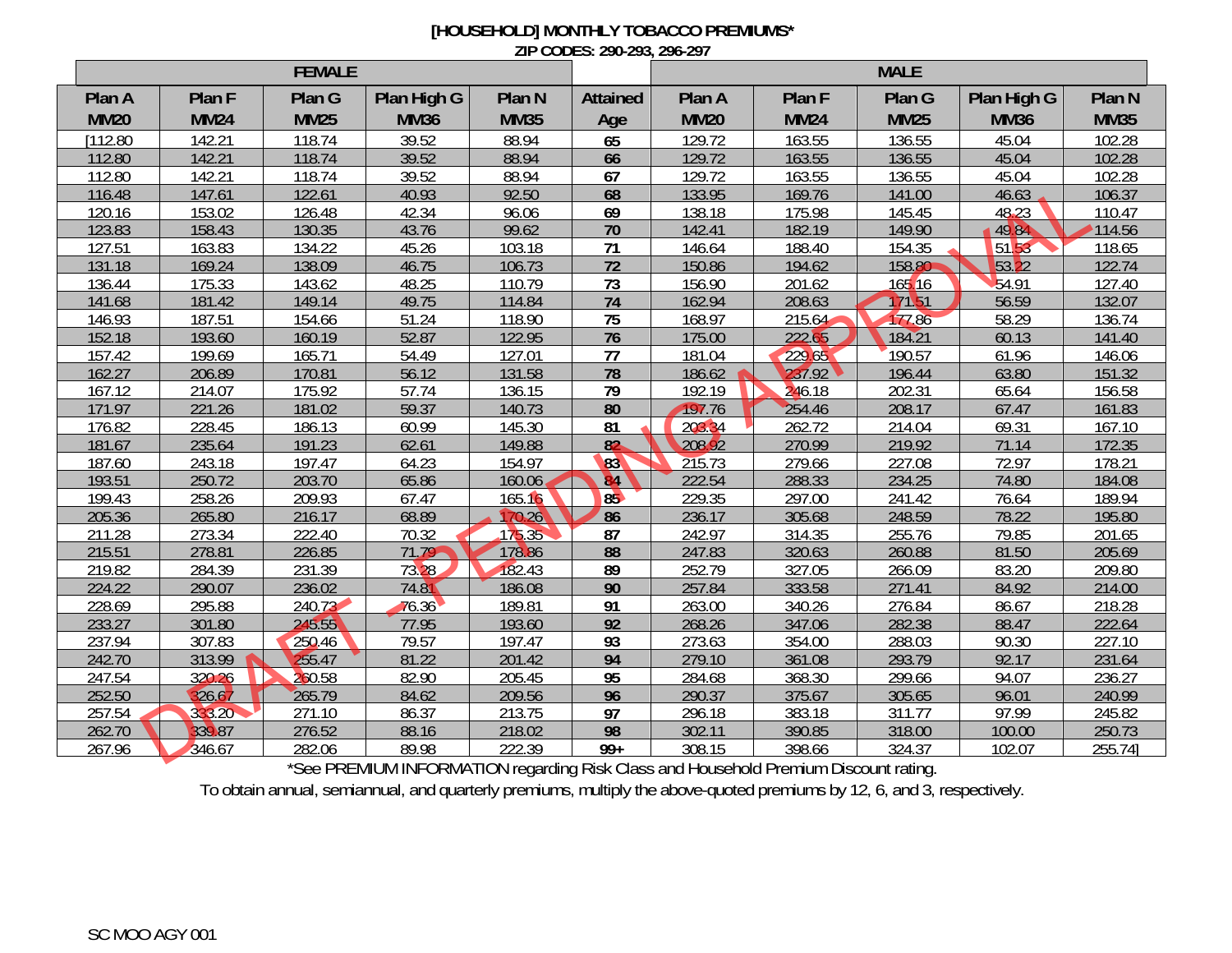## **[HOUSEHOLD] MONTHLY NON-TOBACCO PREMIUMS\* ZIP CODES: 294-295, 298 - 299**

| <b>FEMALE</b> |             |                  |                                     |                        |                    | <b>MALE</b>                         |                        |             |             |                   |  |
|---------------|-------------|------------------|-------------------------------------|------------------------|--------------------|-------------------------------------|------------------------|-------------|-------------|-------------------|--|
| Plan A        | Plan F      | Plan G           | Plan High G                         | Plan N                 | <b>Attained</b>    | Plan A                              | Plan F                 | Plan G      | Plan High G | Plan <sub>N</sub> |  |
| <b>MM20</b>   | <b>MM24</b> | <b>MM25</b>      | <b>MM36</b>                         | <b>MM35</b>            | Age                | <b>MM20</b>                         | <b>MM24</b>            | <b>MM25</b> | <b>MM36</b> | <b>MM35</b>       |  |
| [107.67]      | 135.76      | 113.34           | 37.72                               | 84.90                  | 65                 | 123.83                              | 156.12                 | 130.35      | 42.99       | 97.64             |  |
| 107.67        | 135.76      | 113.34           | 37.72                               | 84.90                  | 66                 | 123.83                              | 156.12                 | 130.35      | 42.99       | 97.64             |  |
| 107.67        | 135.76      | 113.34           | 37.72                               | 84.90                  | 67                 | 123.83                              | 156.12                 | 130.35      | 42.99       | 97.64             |  |
| 111.19        | 140.91      | 117.04           | 39.07                               | 88.30                  | 68                 | 127.87                              | 162.05                 | 134.59      | 44.52       | 101.54            |  |
| 114.70        | 146.07      | 120.74           | 40.42                               | 91.69                  | 69                 | 131.91                              | 167.98                 | 138.85      | 46.04       | 105.45            |  |
| 118.21        | 151.23      | 124.43           | 41.78                               | 95.10                  | $\overline{70}$    | 135.94                              | 173.91                 | 143.10      | 4757        | 109.36            |  |
| 121.72        | 156.39      | 128.13           | 43.21                               | 98.49                  | 71                 | 139.98                              | 179.85                 | 147.34      | 49.19       | 113.26            |  |
| 125.23        | 161.55      | 131.82           | 44.63                               | 101.89                 | $\overline{72}$    | 144.01                              | 185.78                 | 151.59      | 50.80       | 117.16            |  |
| 130.24        | 167.36      | 137.10           | 46.06                               | 105.76                 | $\overline{73}$    | 149.78                              | 192.46                 | 157.66      | 52.42       | 121.62            |  |
| 135.25        | 173.18      | 142.37           | 47.49                               | 109.62                 | 74                 | 155.54                              | 199.16                 | 163.72      | 54.02       | 126.07            |  |
| 140.26        | 178.99      | 147.64           | 48.91                               | 113.50                 | $\overline{75}$    | 161.30                              | 205.85                 | 169.78      | 55.64       | 130.53            |  |
| 145.27        | 184.81      | 152.91           | 50.47                               | 117.37                 | 76                 | 167.06                              | 212.53                 | 175.85      | 57.39       | 134.98            |  |
| 150.27        | 190.62      | 158.18           | 52.02                               | 121.24                 | 77                 | 172.82                              | 219.22                 | 181.92      | 59.15       | 139.43            |  |
| 154.90        | 197.49      | 163.06           | 53.57                               | 125.60                 | 78                 | 178.14                              | 227.11                 | 187.52      | 60.90       | 144.45            |  |
| 159.53        | 204.35      | 167.93           | 55.12                               | 129.97                 | 79                 | 183.46                              | 235.00                 | 193.12      | 62.65       | 149.47            |  |
| 164.16        | 211.21      | 172.80           | 56.67                               | 134.34                 | 80                 | 188.78                              | 242.90                 | 198.72      | 64.41       | 154.48            |  |
| 168.79        | 218.07      | 177.67           | 58.22                               | 138.70                 | $\overline{81}$    | 194.11                              | 250.79                 | 204.32      | 66.16       | 159.51            |  |
| 173.42        | 224.94      | 182.55           | 59.77                               | 143.07                 | $\overline{82}$    | 199.43                              | 258.68                 | 209.93      | 67.91       | 164.53            |  |
| 179.08        | 232.14      | 188.50           | 61.31                               | 147.93                 | 83                 | 205.93                              | 266.95                 | 216.77      | 69.66       | 170.12            |  |
| 184.72        | 239.33      | 194.44           | 62.87                               | 152.79                 | <b>B4</b>          | 212.43                              | 275.24                 | 223.61      | 71.40       | 175.72            |  |
| 190.38        | 246.54      | 200.40           | 64.41                               | 157.66                 | 85                 | 218.93                              | 283.51                 | 230.46      | 73.16       | 181.31            |  |
| 196.03        | 253.73      | 206.35           | 65.76                               | 62.53                  | 86                 | 225.44                              | 291.79                 | 237.30      | 74.67       | 186.90            |  |
| 201.69        | 260.93      | 212.30           | 67.13                               | 167.39                 | 87                 | 231.94                              | 300.07                 | 244.14      | 76.22       | 192.49            |  |
| 205.72        | 266.15      | 216.55           | 68.53                               | 170.73                 | 88                 | 236.58                              | 306.07                 | 249.03      | 77.80       | 196.35            |  |
| 209.83        | 271.47      | 220.88           | 69.95                               | 174.15                 | 89                 | 241.30                              | 312.19                 | 254.01      | 79.42       | 200.27            |  |
| 214.03        | 276.90      | 225.30           | 71.41                               | 177.63                 | 90                 | 246.13                              | 318.43                 | 259.08      | 81.06       | 204.28            |  |
| 218.31        | 282.44      | 229.80           | 72.90                               | 181.19                 | 91                 | 251.06                              | 324.80                 | 264.27      | 82.74       | 208.36            |  |
| 222.68        | 288.09      | 234.40           | 74.41                               | 184.81                 | $\overline{92}$    | 256.07                              | 331.30                 | 269.55      | 84.45       | 212.53            |  |
| 227.13        | 293.85      | 239.08           | 75.96                               | 188.51                 | 93                 | 261.20                              | 337.93                 | 274.95      | 86.20       | 216.78            |  |
| 231.68        | 299.72      | 243.87           | 77.53                               | 192.27                 | 94                 | 266.43                              | 344.68                 | 280.45      | 87.98       | 221.12            |  |
| 236.30        | 305.72      | 248.74           | 79.14                               | 196.12                 | 95                 | 271.75                              | 351.57                 | 286.05      | 89.80       | 225.54            |  |
| 241.03        | 311.84      | 253.72           | 80.78                               | 200.05                 | 96                 | 277.18                              | 358.61                 | 291.77      | 91.65       | 230.05            |  |
| 245.85        | 318.07      | 258.79           | 82.45                               | 204.05                 | $\overline{97}$    | 282.73                              | 365.78                 | 297.61      | 93.54       | 234.65            |  |
| 250.77        | 324.43      | 263.96           | 84.15                               | 208.12                 | 98                 | 288.38                              | 373.09                 | 303.56      | 95.46       | 239.35            |  |
| 255.79        | 330.92      | 269.25<br>$\sim$ | 85.89<br><b>DDEMILLMONTODIATION</b> | 212.29<br><b>THE R</b> | $99+$<br>$D1$ $D1$ | 294.15<br>1.11<br>1.11 <sub>D</sub> | 380.56<br>$\mathbf{D}$ | 309.64      | 97.43       | 244.13]           |  |

\*See PREMIUM INFORMATION regarding Risk Class and Household Premium Discount rating.